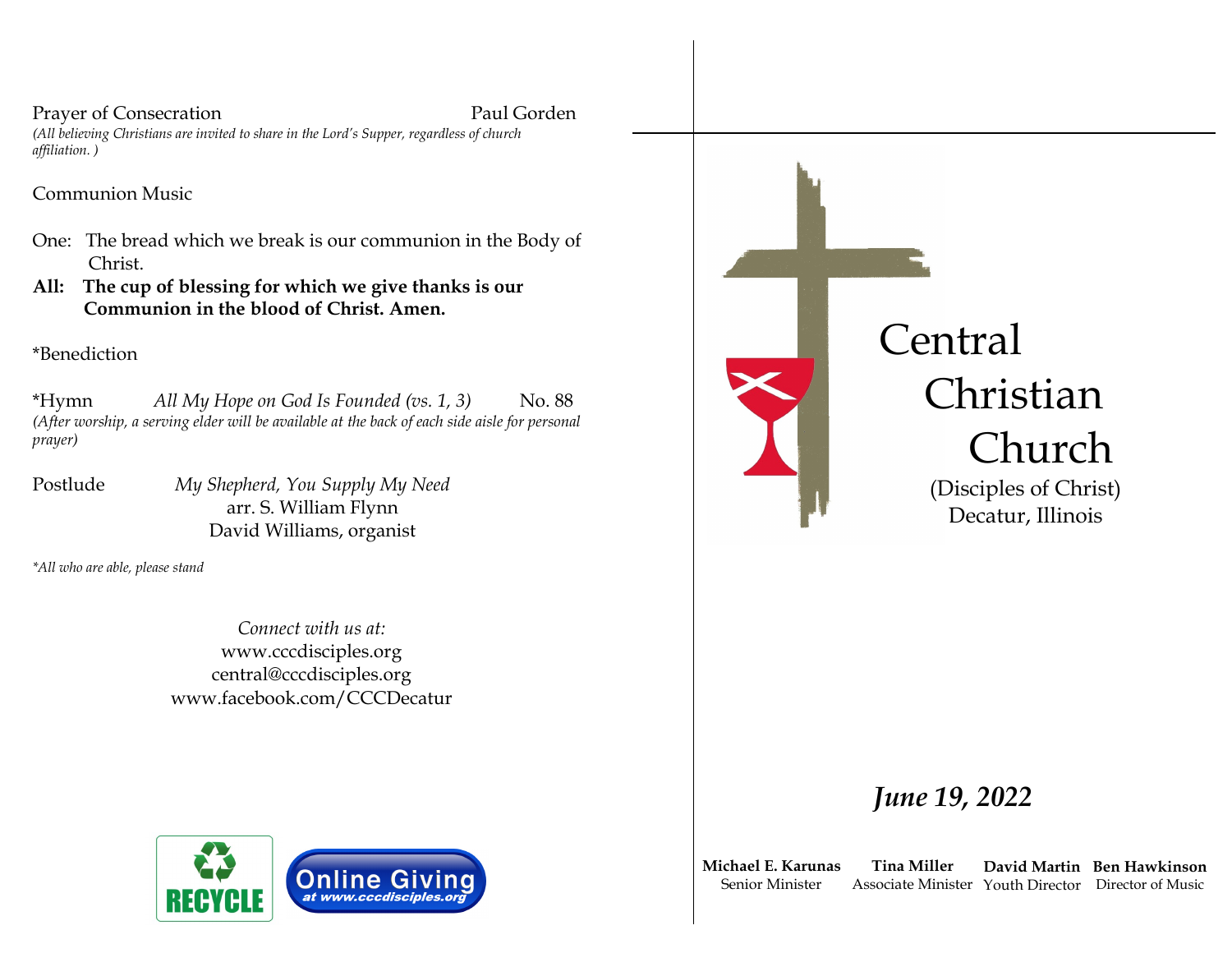# **ORDER OF WORSHIP**

*Sharing Christ. Changing Lives. Delivering Hope*

Prelude *Chorale Prelude on "This is My Father's World"* arr. Gerard Krapf David Williams, organ

| Words of Welcome                                                                                                                                                                                                                                                                                                                                                                                                                                                                                                                       |                                                                                                                                                                                                                                                                                                                          | Michael E. Karunas |  |  |
|----------------------------------------------------------------------------------------------------------------------------------------------------------------------------------------------------------------------------------------------------------------------------------------------------------------------------------------------------------------------------------------------------------------------------------------------------------------------------------------------------------------------------------------|--------------------------------------------------------------------------------------------------------------------------------------------------------------------------------------------------------------------------------------------------------------------------------------------------------------------------|--------------------|--|--|
| *Opening Hymn                                                                                                                                                                                                                                                                                                                                                                                                                                                                                                                          | This Is My Father's World                                                                                                                                                                                                                                                                                                | No. 59             |  |  |
| <b>Tina Miller</b><br><i>*Responsive Reading</i><br>Leader: Grace and peace to you this day from God the Father and<br>the Lord, Jesus Christ.<br>People: Blessed be the Father of our Lord, Jesus Christ,<br>who has blessed us with every spiritual blessing.<br>Leader: According to God's great pleasure we are adopted as<br>God's children. We are redeemed according to God's<br>good pleasure.<br>People: In Christ we have redemption through His blood,<br>the forgiveness of sins, according to the riches<br>of His grace. |                                                                                                                                                                                                                                                                                                                          |                    |  |  |
| *Invocation                                                                                                                                                                                                                                                                                                                                                                                                                                                                                                                            |                                                                                                                                                                                                                                                                                                                          |                    |  |  |
| *Lord's Prayer<br>Thy kingdom come.<br>forever, Amen.                                                                                                                                                                                                                                                                                                                                                                                                                                                                                  | Our Father, who art in heaven, hallowed be Thy name.<br>Thy will be done on earth as it is in heaven.<br>Give us this day our daily bread.<br>And forgive us our debts as we forgive our debtors.<br>And lead us not into temptation, but deliver us from evil.<br>For Thine is the kingdom, and the power and the glory |                    |  |  |
| <i>*Gloria Patri</i>                                                                                                                                                                                                                                                                                                                                                                                                                                                                                                                   |                                                                                                                                                                                                                                                                                                                          | No. 35             |  |  |
| Children's Message                                                                                                                                                                                                                                                                                                                                                                                                                                                                                                                     |                                                                                                                                                                                                                                                                                                                          | David Martin       |  |  |

| (10:30) Baby Dedications                                  |                                                                                                                                                                                                                       |              |
|-----------------------------------------------------------|-----------------------------------------------------------------------------------------------------------------------------------------------------------------------------------------------------------------------|--------------|
| Prayer Hymn                                               | My Shepherd, You Supply My Need<br>(vs. 1, 3)                                                                                                                                                                         | No. 80       |
| Pastoral Prayer                                           |                                                                                                                                                                                                                       |              |
| (8:00) Prayer Response<br>(10:30) Special Music, Bob Wade |                                                                                                                                                                                                                       |              |
| Offertory Invitation                                      |                                                                                                                                                                                                                       |              |
| *Doxology                                                 |                                                                                                                                                                                                                       | No. 46       |
| <i>*Prayer of Dedication</i>                              |                                                                                                                                                                                                                       |              |
| (8:00) Special Music, Bob Wade<br>$(10:30)$ Anthem        | Put Peace Into Each Other's Hands<br>David Schwoebel                                                                                                                                                                  |              |
| Scripture Reading                                         | Luke 19:1-10                                                                                                                                                                                                          |              |
| Thanks be to God.<br>All:                                 | One: The Word of God for the People of God.                                                                                                                                                                           |              |
| Sermon                                                    | When Jesus Ate The Cost Wasn't Counted                                                                                                                                                                                |              |
| Invitation to Discipleship                                |                                                                                                                                                                                                                       |              |
| *Communion Hymn                                           | Amazing Grace!                                                                                                                                                                                                        | No. 546      |
| Hymn of Communion.)                                       | (vs. 1, 2, 4)<br>(In Christ's name we welcome all persons into membership into the church by confession of faith<br>and baptism or by transfer of membership. Please step to the front pew during the singing of this |              |
| Meditation                                                |                                                                                                                                                                                                                       | Linda Virgil |
| Words of Institution                                      |                                                                                                                                                                                                                       |              |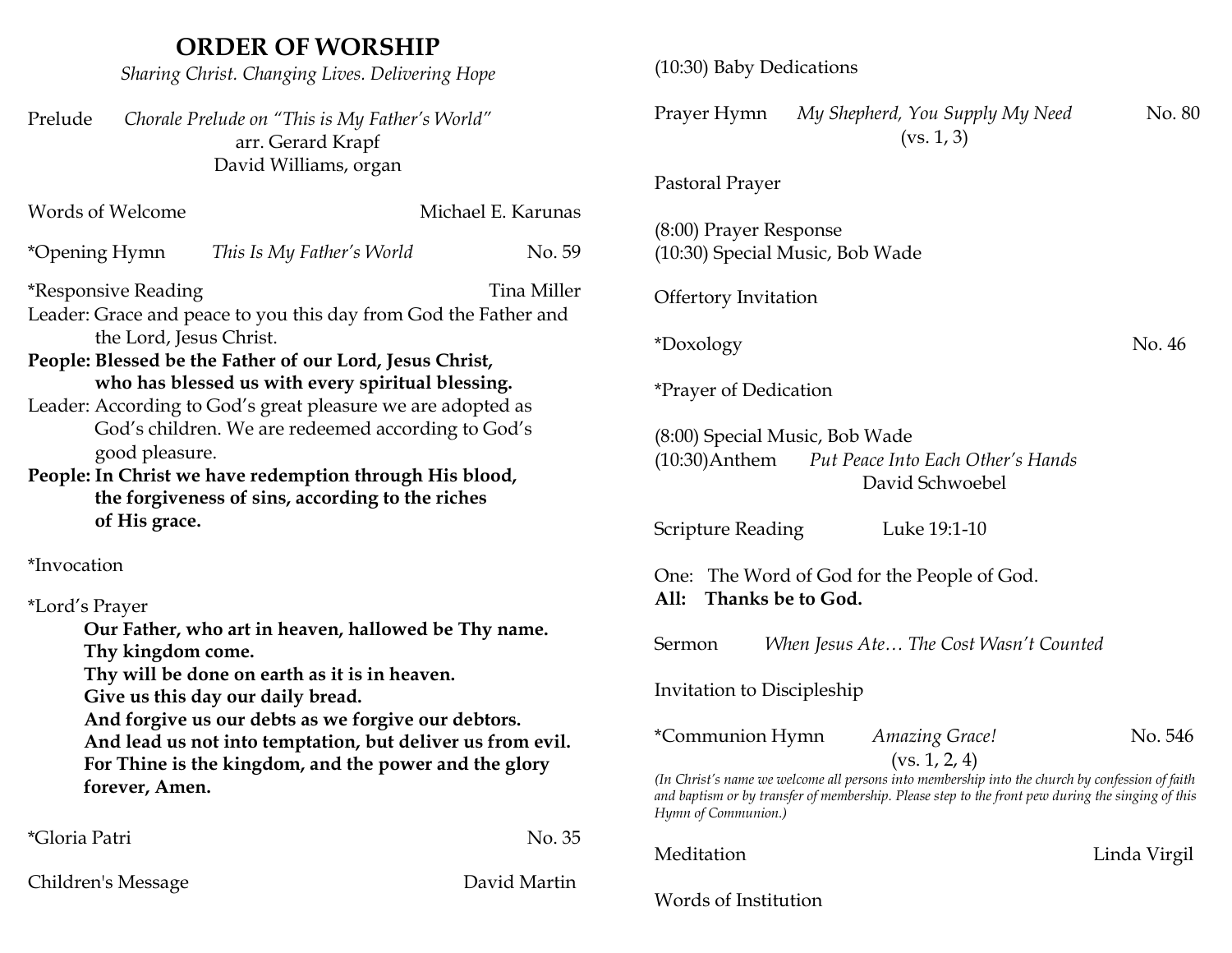## **Members**

Barbara Tyler Karma Lynn Carpenter Unique Hess Evelyn Sanders Gretchen Barron Linda Kuhns David Ash David Poisel Herb & Duff Knudsen Bob & Pat O'Connell Larry Pepper Susie Bean Tessa McCoy Dean Gray Bob Logan



### **Members in Nursing Home & Assisted Living**

Doris McArty (Imboden Creek) Arlene Penn (Imboden Creek) Zettie Stern (Imboden Creek) Nancy Turner (Imboden Creek) Merle Chapman (Imboden Creek Gardens) Elaine Hynds (Imboden Creek Gardens) Wanda Poisel (Imboden Creek Gardens) Marilyn Riley (Randall Residence) Max Sperry (Randall Residence) Glen & Arlone Dalluge (Randall Residence) Doris Matey (Hickory Pt Christian Village) Ellen Sheffer (Hickory Pt Christian Village) Helen Ryan (Hickory Pt. Christian Village) Joan Smith (Heritage Health) Bess King (The Glenwood) Bob & Chloe Hoaglin (Vonderlieth) Jean Booher (Primrose) Morris Birkhead (Villas at Hollybrook)

## **We Pray for Those in the Military:**

Bobby Backes (nephew of Keith & Jeannie Backes) Trysten Hall (son of Sheila & Charles Hall, great-grandson of Lawrence & Sally Thicksten) Katy & Matt Holden (granddaughter & grandson-in-law of Nancy Ellen Taylor) Phillip Johnston (son of Becky Johnston) Mitchell Lucas (grandson of Nancy Ellen Taylor) Jeremiah & Rachel Singletary (great-nephew of Marilyn Ward) Preston Wade (son of Larry & Karen Wade) Lucas Ward (grandson of Marilyn Ward)

### **Friends & Family**

Misty Mochel (friend of Marci Baumann) Diane Lockwood (Friends of Nancy Ellen Taylor) Barb Disney (Friend of Penny Rutherford) Shannon Francisco (Friend of Bob Smith) Janet May Carpenter (mother of Karma Lynn Carpenter) Michael Moran (son in law of Larry & Marla Winkleblack) Jill Bolin (Larry & Marla Winkleblack's daughter) Carrol Virt (father of Diana Ritter) Ruth Albin (family of Nancy Ellen Taylor) Michelle Yeager (daughter of Gail Prince) Mac Funk (son of Steve & Carrie Funk)

#### **Friends & Family, continued**

Edna Straghan (mother of Kathy Kauzlarich) Stacy Dill (friend of Donna Dash) Jim Nuernberger (friend of Jim & Debbie Hoffert) Curt Jackson (cousin of Nancy Ellen Taylor) Harriette York (mother of David York) Ron Price (brother of Debbie Hoffert) Vickie Jacobs (daughter of Maria Jacobs) Jeff Powers (son-in-law of Dave & Nita Phillips) Jane Spires (friend of many CCC members) Debbie Seitz (friend of Julie & Ken Jacoby) Mary Teller (cousin of Steve & Carrie Funk) Kim Klotz Schuhardt (relative of Mary Jane Oliver) Linda & Wayne Mollohan (friends of Nancy Ellen Taylor) Mark Demoulin (son of Jahala Demoulin) Cecelia Adams (granddaughter-in-law of Ed & Joy Adams) Lena Rutherford (niece of the Rutherford families) Jackie Pepperman (niece of Maria Jacobs) Bob & Jane Campbell (brother & sister-in-law of Bruce Campbell) Maya Anthony (friend of Liz Campbell) Dick Martin (friend of Jim Bednar) Kay Green (friend of Penny Rutherford) Bradley Day (friend of Charles & Sandra Hunter) Quentin Wilmot (brother of Kevin Wilmot) Lisa Richars (daughter of Carolyn McCall) Rosie & Sam Brandenburg (sister of Andy Fulk)